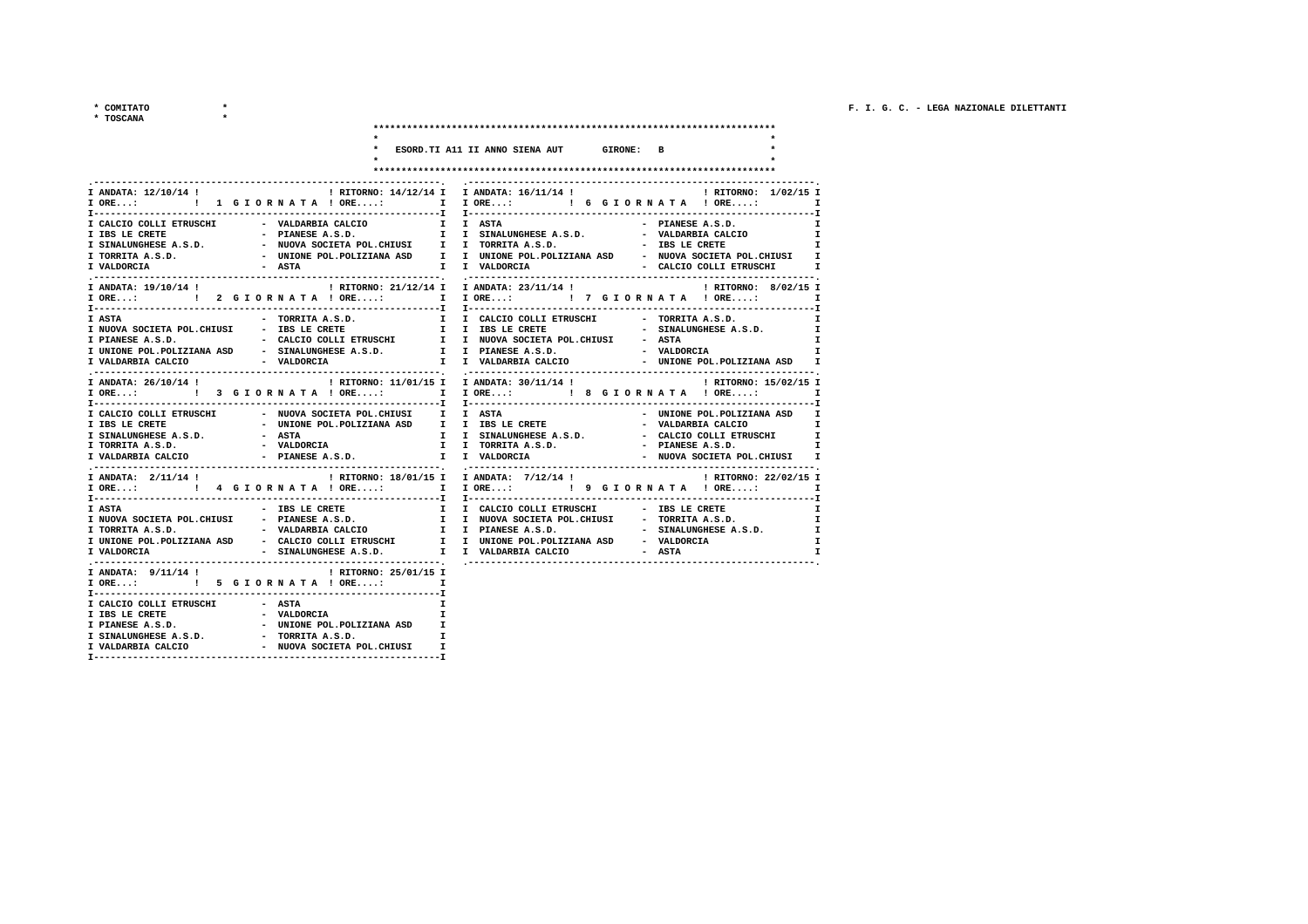| COMITATO                  | $***$ |      | ELENCO CAMPI<br>DA GIOCO <sup>**</sup>                     |                       |            |                           |                 |
|---------------------------|-------|------|------------------------------------------------------------|-----------------------|------------|---------------------------|-----------------|
| <b>TOSCANA</b>            | $* *$ |      | ESORD. TI A11 II ANNO SIENA AUT<br>GIRONE: B               |                       |            |                           |                 |
| SOCIETA'                  |       |      | CAMPO  DENOMINAZIONE CAMPO                                 | LOCALITA' CAMPO       | <b>ORA</b> | INDIRIZZO                 | <b>TELEFONO</b> |
| CALCIO COLLI ETRUSCHI     |       | 570  | CHIANCIANO TERME STADIO                                    | CHIANCIANO TERME      |            | VIA DELLO STADIO 1        | 0578 30367      |
| IBS LE CRETE              |       | 554  | ASCIANO VIA A. GRANDI 2                                    | <b>ASCIANO</b>        |            | VIA ACHILLE GRANDI 2      | 0577 718891     |
| SINALUNGHESE A.S.D.       |       | 612  | BETTOLLE VECCHIO STAD. TEMPORA                             | <b>BETTOLLE</b>       |            | VIA SIENA                 | 0577 624465     |
| TORRITA A.S.D.            |       | 551  | TORRITA STADIO COMUNALE                                    | TORRITA DI SIENA      |            | VIA P. DEL CANDIA         | 0577 686333     |
| VALDORCIA                 |       | 606  | S.QUIRICO D'ORCIA MANGIAVACCHI SAN QUIRICO D'ORCIA         |                       |            | VIA GARIBALDI 8           | 0577 898213     |
| <b>ASTA</b>               |       | 1072 | CASTELNUOVO BDG LOC ARBIA SCAL ARBIA SCALO TAVERNE D'ARBIA |                       |            | VIA ARETINA               |                 |
| NUOVA SOCIETA POL. CHIUSI |       | 572  | CHIUSI SCALO STADIO V.MAZZINI                              | CHIUSI SCALO          |            | VIA MAZZINI 78            | 0578 226611     |
| PIANESE A.S.D.            |       | 592  | PIANCASTAGNAIO STADIO                                      | <b>PIANCASTAGNAIO</b> |            | E.A. VIA F.LLI ROSSELLI 1 | 0577 787776     |
| UNIONE POL. POLIZIANA ASD |       | 580  | MONTEPULCIANO STADIO "BONELLI" MONTEPULCIANO               |                       |            | VIA DELLO STADIO 1        | 0578 767539     |
| VALDARBIA CALCIO          |       | 586  | MONTERONI D'ARBIA VIA 1 MAGGIO MONTERONI D'ARBIA           |                       |            | VIA 1^ MAGGIO 337         | 0577 374633     |
|                           |       |      |                                                            |                       |            |                           |                 |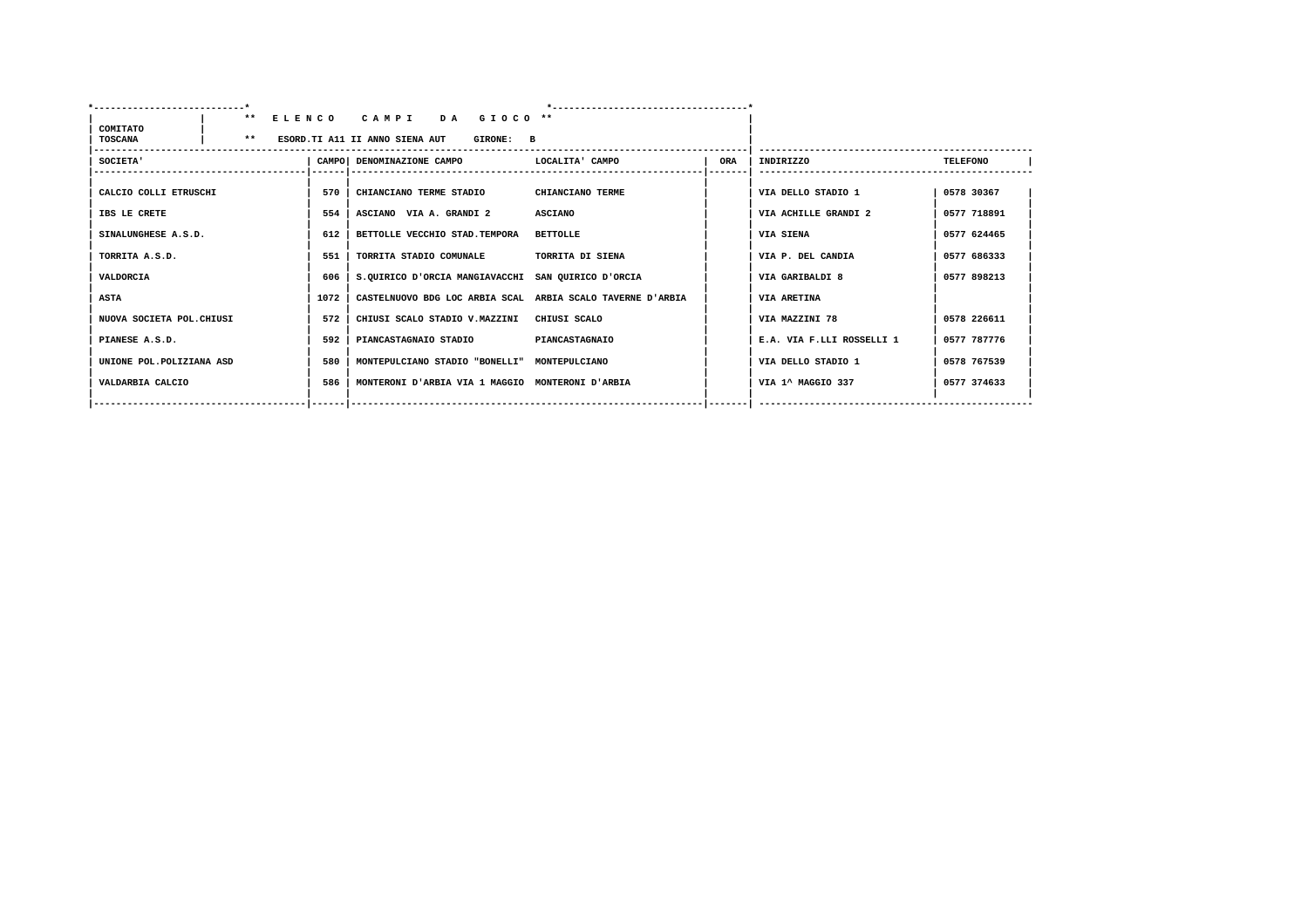$\frac{1}{2} \left( \frac{1}{2} \right)^2 + \frac{1}{2} \left( \frac{1}{2} \right)^2$ \* COMITATO

| * TOSCANA                                                                                                                                                                                                                                                                                                                                      |                                                                                                                                                                                                                                    |                                                                                                                                                               |                                                |                                                   |
|------------------------------------------------------------------------------------------------------------------------------------------------------------------------------------------------------------------------------------------------------------------------------------------------------------------------------------------------|------------------------------------------------------------------------------------------------------------------------------------------------------------------------------------------------------------------------------------|---------------------------------------------------------------------------------------------------------------------------------------------------------------|------------------------------------------------|---------------------------------------------------|
|                                                                                                                                                                                                                                                                                                                                                | $\bullet$ . The contract of the contract of the contract of the contract of the contract of the contract of the contract of the contract of the contract of the contract of the contract of the contract of the contract of the co | * ESORD. TI A 9 I ANNO SIENA AUT. GIRONE: C                                                                                                                   |                                                |                                                   |
| I ORE: [ 1 G I O R N A T A ! ORE: I I ORE: I S G I O R N A T A ! ORE: I<br><b>I AMIATINA</b><br>I VALDORCIA                                                                                                                                                                                                                                    |                                                                                                                                                                                                                                    | - NUOVA SOCIETA POL.CHIUSI II I ASTA<br>- SINALUNGHESE A.S.D. I I UNIONE POL.POLIZIANA ASD - NUOVA SOCIETA POL.CHIUSI I                                       | - VALDORCIA                                    | $\mathbf{I}$                                      |
| I ANDATA: 18/10/14 !                                   RITORNO: 13/12/14 I ANDATA: 15/11/14 !                 RITORNO: 21/02/15 I<br>- VALDORCIA<br>I NUOVA SOCIETA POL.CHIUSI<br>I UNIONE POL.POLIZIANA ASD - PIANESE A.S.D. I I VALDORCIA                                                                                                    |                                                                                                                                                                                                                                    | I I AMIATINA                                                                                                                                                  | - UNIONE POL.POLIZIANA ASD<br>- PIANESE A.S.D. | $\mathbf{I}$<br>$\mathbf{r}$<br>$\mathbf{I}$<br>T |
| I ANDATA: 25/10/14 !<br>I RITORNO: 31/01/15 I ANDATA: 22/11/14 !   RITORNO: 28/02/15 I<br>IORE:  1 IORE: I IORE: I TORE: I TORE: I TORE: I<br>I ASTA<br>I PIANESE A.S.D.                               SINALUNGHESE A.S.D.           I   I SINALUNGHESE A.S.D.             AMIATINA<br>I UNIONE POL.POLIZIANA ASD<br>- AMIATINA<br>I VALDORCIA |                                                                                                                                                                                                                                    | - NUOVA SOCIETA POL.CHIUSI I I PIANESE A.S.D.<br>- TORRITA A.S.D. I I TORRITA A.S.D. - NUOVA SOCIETA POL.CHIUSI I<br>I I UNIONE POL.POLIZIANA ASD - VALDORCIA | - ASTA                                         | I.                                                |
| I ANDATA: $1/11/14$ ! (RITORNO: $7/02/15$ I                                                                                                                                                                                                                                                                                                    |                                                                                                                                                                                                                                    |                                                                                                                                                               |                                                |                                                   |

| I AMIATINA                 | - ASTA                    |  |
|----------------------------|---------------------------|--|
| I NUOVA SOCIETA POL.CHIUSI | - PIANESE A.S.D.          |  |
| I SINALUNGHESE A.S.D.      | UNIONE POL. POLIZIANA ASD |  |
| I TORRITA A.S.D.           | VALDORCIA                 |  |
|                            |                           |  |

| 1.10R <sub>1</sub> 1 <sub>1</sub> | , while when the second the second state of the second state of the second state of the second state of the second state of the second state of the second state of the second state is a second state of the second state in |
|-----------------------------------|-------------------------------------------------------------------------------------------------------------------------------------------------------------------------------------------------------------------------------|
|                                   |                                                                                                                                                                                                                               |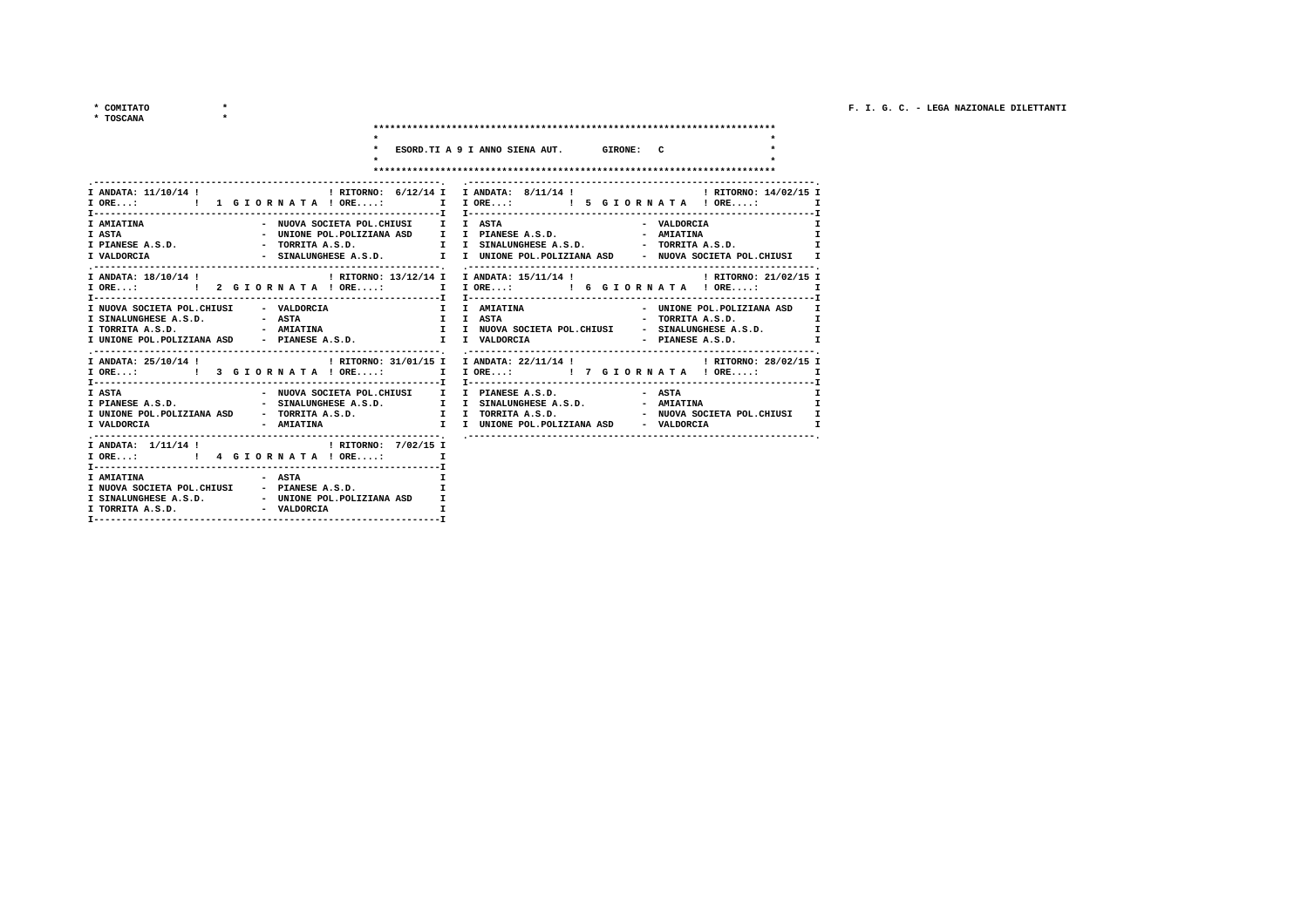| COMITATO                  |       |      | ** ELENCO CAMPI<br>DA GIOCO <sup>**</sup>                  |                       |     |                           |                 |
|---------------------------|-------|------|------------------------------------------------------------|-----------------------|-----|---------------------------|-----------------|
| <b>TOSCANA</b>            | $***$ |      | ESORD. TI A 9 I ANNO SIENA AUT.<br>GIRONE: C               |                       |     |                           |                 |
| <b>SOCIETA'</b>           |       |      | CAMPO DENOMINAZIONE CAMPO                                  | LOCALITA' CAMPO       | ORA | INDIRIZZO                 | <b>TELEFONO</b> |
| <b>AMIATINA</b>           |       | 1007 | ABBADIA S.SALVATORE ALTONE 1 ABBADIA S.SALVATORE           |                       |     | LOC. ALTONE               |                 |
| <b>ASTA</b>               |       | 1072 | CASTELNUOVO BDG LOC ARBIA SCAL ARBIA SCALO TAVERNE D'ARBIA |                       |     | VIA ARETINA               |                 |
| PIANESE A.S.D.            |       | 592  | PIANCASTAGNAIO STADIO                                      | <b>PIANCASTAGNAIO</b> |     | E.A. VIA F.LLI ROSSELLI 1 | 0577 787776     |
| VALDORCIA                 |       | 593  | PIENZA STADIO COMUNALE                                     | PIENZA                |     | E.A. VIA DEGLI ULIVI      | 342 1855142     |
| NUOVA SOCIETA POL. CHIUSI |       | 572  | CHIUSI SCALO STADIO V.MAZZINI                              | CHIUSI SCALO          |     | VIA MAZZINI 78            | 0578 226611     |
| SINALUNGHESE A.S.D.       |       | 614  | SINALUNGA STADIO ANGELETTI                                 | <b>SINALUNGA</b>      |     | VIA E. GIANNINI 1         | 0577 679292     |
| TORRITA A.S.D.            |       | 551  | TORRITA STADIO COMUNALE                                    | TORRITA DI SIENA      |     | VIA P. DEL CANDIA         | 0577 686333     |
| UNIONE POL. POLIZIANA ASD |       | 580  | MONTEPULCIANO STADIO "BONELLI" MONTEPULCIANO               |                       |     | VIA DELLO STADIO 1        | 0578 767539     |
|                           |       |      |                                                            |                       |     |                           |                 |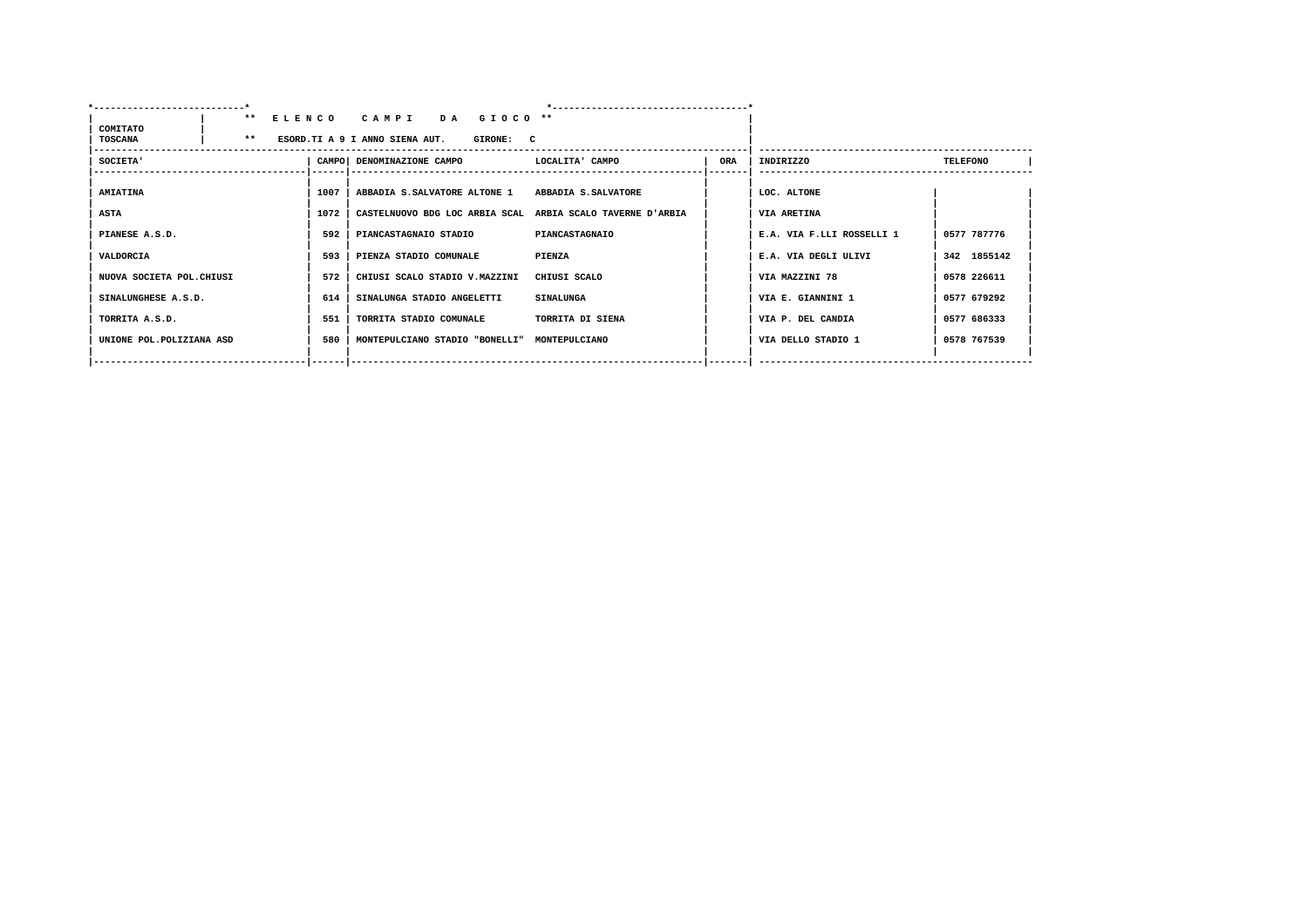\* TOSCANA

| OSCANA |
|--------|
|--------|

|                                                                                                                                                                                                                                          |              | PULCINI A5 I ANNO SIENA AUTUN. GIRONE: C |                                                                      |
|------------------------------------------------------------------------------------------------------------------------------------------------------------------------------------------------------------------------------------------|--------------|------------------------------------------|----------------------------------------------------------------------|
|                                                                                                                                                                                                                                          |              |                                          |                                                                      |
|                                                                                                                                                                                                                                          |              |                                          |                                                                      |
|                                                                                                                                                                                                                                          |              |                                          |                                                                      |
| I ANDATA: 12/10/14 !                                                                                                                                                                                                                     |              | ! RITORNO: I I ANDATA: 16/11/14 !        | ! RITORNO:                                                           |
|                                                                                                                                                                                                                                          |              |                                          |                                                                      |
|                                                                                                                                                                                                                                          |              |                                          |                                                                      |
| I CALCIO COLLI ETRUSCHI - PIANESE A.S.D.                                                                                                                                                                                                 |              |                                          | I I CALCIO COLLI ETRUSCHI - NUOVA SOCIETA POL.CHIUSI<br>$\mathbf{I}$ |
| I NUOVA SOCIETA POL. CHIUSI - AMIATINA                                                                                                                                                                                                   |              |                                          | I                                                                    |
|                                                                                                                                                                                                                                          |              |                                          | $\mathbf{r}$                                                         |
|                                                                                                                                                                                                                                          |              |                                          | $\mathbf{I}$                                                         |
| T RAPOLANO TERME<br>I RAPOLANO TERME<br>I REDOLANO TERME - SINALUNGHESE A.S.D.<br>I REDOLANO TERME - VALDORCIA - UNIONE POL.POLIZIANA ASD I<br>I TORRITA A.S.D. - VALDORCIA - TORRITA A.S.D.<br>I TORRITA A.S.D. I I REDOLANO TERME - UN |              |                                          | $\mathbf{I}$                                                         |
| $\blacksquare$ RITORNO: $\blacksquare$ I ANDATA: 23/11/14 ! $\blacksquare$ I RITORNO:<br>I ANDATA: 19/10/14 !                                                                                                                            |              |                                          | $\mathbf{I}$                                                         |
| I ORE:  1 I ORE:  1 I ORE:  1 I ORE I ORE  1 ORE  1 ORE  1 ORE  1 ORE  1 ORE  1 ORE  1 ORE                                                                                                                                               |              |                                          | $\mathbf{I}$                                                         |
|                                                                                                                                                                                                                                          |              |                                          |                                                                      |
| - CALCIO COLLI ETRUSCHI I I AMIATINA<br>I AMIATINA                                                                                                                                                                                       |              |                                          | $\mathbf{r}$<br>- VALDORCIA                                          |
| T SINALUNGHESE A.S.D. - WIOVA SOCIETA POL.CHIUSI T I SINALUNGHESE A.S.D. - CALCIO COLLI ETRUSCHI                                                                                                                                         |              |                                          | $\mathbf{I}$                                                         |
|                                                                                                                                                                                                                                          |              |                                          | $\mathbf{I}$                                                         |
|                                                                                                                                                                                                                                          |              |                                          | $\mathbf{I}$                                                         |
|                                                                                                                                                                                                                                          |              |                                          | $\mathbf{I}$                                                         |
|                                                                                                                                                                                                                                          |              |                                          |                                                                      |
| ! RITORNO:<br>I ANDATA: 26/10/14 !                                                                                                                                                                                                       |              | I I ANDATA: 30/11/14 !                   | $\mathbf{r}$<br>! RITORNO:                                           |
| I ORE:  1 I ORE: I I ORE:  I ORE:  I ORE I ORE I ORE I ORE I ORE                                                                                                                                                                         |              |                                          | $\mathbf{I}$                                                         |
|                                                                                                                                                                                                                                          |              |                                          |                                                                      |
| - SINALUNGHESE A.S.D. I I CALCIO COLLI ETRUSCHI - UNIONE POL.POLIZIANA ASD<br><b>I AMIATINA</b>                                                                                                                                          |              |                                          | $\mathbf{I}$                                                         |
| I NUOVA SOCIETA POL.CHIUSI - UNIONE POL.POLIZIANA ASD I I PIANESE A.S.D. - - VALDORCIA                                                                                                                                                   |              |                                          |                                                                      |
|                                                                                                                                                                                                                                          |              |                                          | - NUOVA SOCIETA POL.CHIUSI<br>- AMIATINA<br>$\mathbf{I}$             |
|                                                                                                                                                                                                                                          |              |                                          | $\mathbf{I}$                                                         |
| Riposa - CALCIO COLLI ETRUSCHI I I Riposa - SINALUNGHESE A.S.D.<br>$\mathbf{I}$                                                                                                                                                          |              |                                          | $\mathbf{I}$                                                         |
|                                                                                                                                                                                                                                          |              |                                          | I I ANDATA: 7/12/14 ! (2010) PHYSICS<br>$\mathbf{I}$                 |
| I ORE:  1 I ORE:  1 I ORE:  1 I ORE I ORE  1 ORE  1 ORE  1 ORE  1 ORE  1 ORE  1 ORE  1 ORE                                                                                                                                               |              |                                          | $\mathbf{I}$                                                         |
| T-----------------------------                                                                                                                                                                                                           |              |                                          |                                                                      |
|                                                                                                                                                                                                                                          |              |                                          | $\mathbf{r}$                                                         |
|                                                                                                                                                                                                                                          |              |                                          | $\mathbf{I}$                                                         |
|                                                                                                                                                                                                                                          |              |                                          | $\mathbf{I}$                                                         |
| I UNIONE POL.POLIZIANA ASD - SINALUNGHESE A.S.D. I I SINALUNGHESE A.S.D. - RAPOLANO TERME - INDORCIA - NUOVA SOCIETA POL.CHIUSI I VALDORCIA - CALCIO COLLI ETRUSCHI                                                                      |              |                                          | $\mathbf{I}$                                                         |
| $Riposa$ - AMIATINA<br>$\mathbf{I}$ and $\mathbf{I}$                                                                                                                                                                                     |              |                                          | I I Riposa - UNIONE POL.POLIZIANA ASD<br>$\mathbf{I}$                |
|                                                                                                                                                                                                                                          |              |                                          |                                                                      |
| I ANDATA: $9/11/14$ !<br>! RITORNO:                                                                                                                                                                                                      | $\mathbf{I}$ |                                          |                                                                      |
| I ORE: : 5 G I O R N A T A ! ORE:                                                                                                                                                                                                        | T            |                                          |                                                                      |
|                                                                                                                                                                                                                                          |              |                                          |                                                                      |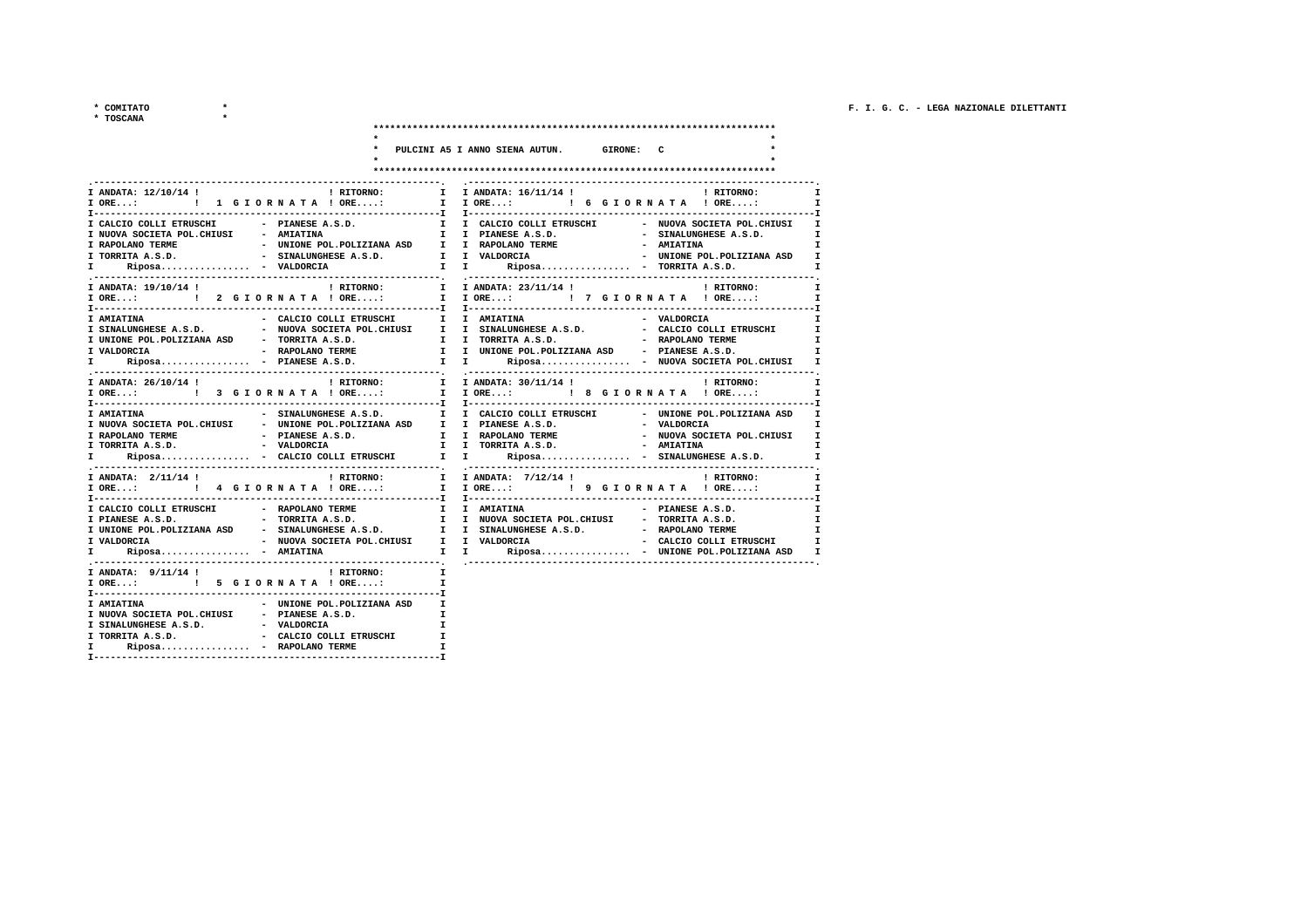| COMITATO                  |       |      | ** ELENCO CAMPI DA GIOCO **                        |                       |     |                           |                 |  |
|---------------------------|-------|------|----------------------------------------------------|-----------------------|-----|---------------------------|-----------------|--|
| <b>TOSCANA</b>            | $***$ |      | PULCINI A5 I ANNO SIENA AUTUN.<br><b>GIRONE: C</b> |                       |     |                           |                 |  |
| SOCIETA'                  |       |      | CAMPO DENOMINAZIONE CAMPO CAMPO LOCALITA CAMPO     |                       | ORA | INDIRIZZO                 | <b>TELEFONO</b> |  |
| CALCIO COLLI ETRUSCHI     |       | 897  | CHIANCIANO T VIA IL CASTAGNOLO CHIANCIANO TERME    |                       |     | VIA IL CASTAGNOLO         | 0578 31532      |  |
| NUOVA SOCIETA POL. CHIUSI |       | 572  | CHIUSI SCALO STADIO V.MAZZINI CHIUSI SCALO         |                       |     | VIA MAZZINI 78            | 0578 226611     |  |
| RAPOLANO TERME            |       | 600  | STADIO PASSALACQUA RAPOLANO T. RAPOLANO TERME      |                       |     | VIA MILANO 6              | 0577 704029     |  |
| TORRITA A.S.D.            |       | 551  | TORRITA STADIO COMUNALE                            | TORRITA DI SIENA      |     | VIA P. DEL CANDIA         | 0577 686333     |  |
| <b>AMIATINA</b>           |       | 1007 | ABBADIA S.SALVATORE ALTONE 1 ABBADIA S.SALVATORE   |                       |     | LOC. ALTONE               |                 |  |
| SINALUNGHESE A.S.D.       |       | 614  | SINALUNGA STADIO ANGELETTI                         | <b>SINALUNGA</b>      |     | VIA E. GIANNINI 1         | 0577 679292     |  |
| UNIONE POL. POLIZIANA ASD |       | 580  | MONTEPULCIANO STADIO "BONELLI" MONTEPULCIANO       |                       |     | VIA DELLO STADIO 1        | 0578 767539     |  |
| VALDORCIA                 |       | 606  | S.OUIRICO D'ORCIA MANGIAVACCHI SAN OUIRICO D'ORCIA |                       |     | VIA GARIBALDI 8           | 0577 898213     |  |
| PIANESE A.S.D.            |       | 592  | PIANCASTAGNAIO STADIO                              | <b>PIANCASTAGNAIO</b> |     | E.A. VIA F.LLI ROSSELLI 1 | 0577 787776     |  |
|                           |       |      |                                                    |                       |     |                           |                 |  |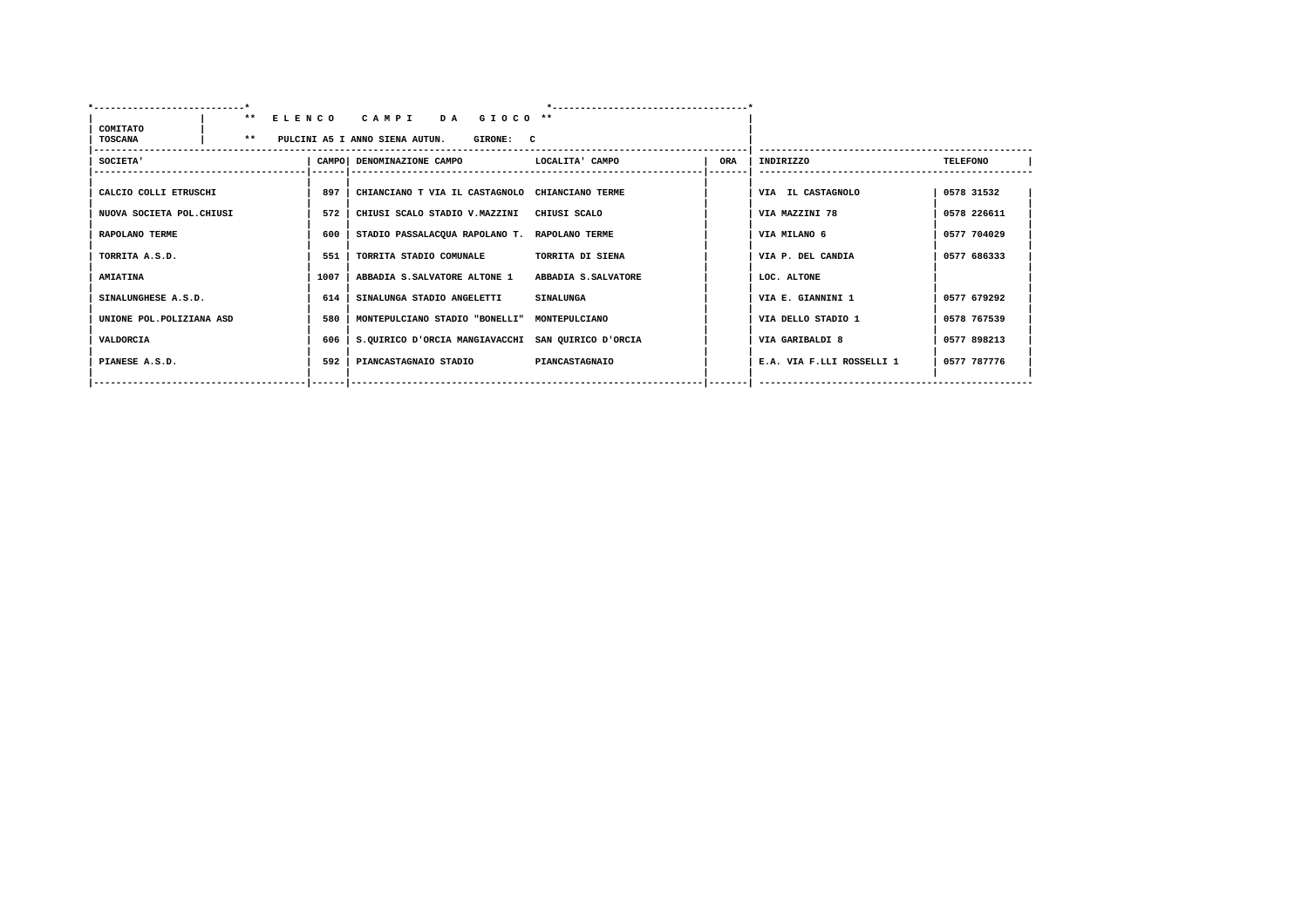\* COMITATO

 $*$  TOS

| <b>MITATO</b> |  |
|---------------|--|
| <b>SCANA</b>  |  |

|                                                                                                                                                                                                                                                                                                                                                                                                                                                                                   |                              | PULCINI A6 II ANNO SIENA AUT. GIRONE: C               |                                                          |                                                                   |
|-----------------------------------------------------------------------------------------------------------------------------------------------------------------------------------------------------------------------------------------------------------------------------------------------------------------------------------------------------------------------------------------------------------------------------------------------------------------------------------|------------------------------|-------------------------------------------------------|----------------------------------------------------------|-------------------------------------------------------------------|
|                                                                                                                                                                                                                                                                                                                                                                                                                                                                                   |                              |                                                       |                                                          |                                                                   |
| I ANDATA: $11/10/14$ ! I RITORNO:<br>I FONTE BEL VERDE<br>I OLIMPIC SARTEANO<br>T DEANEST A.S.D.<br>T PIANEST A.S.D. - CLIMPIC SARTEANO SQ.B<br>I VALDORCIA - UNIONE POL.POLIZIANA ASD I I TORRITA A.S.D. - OLIMPIC SARTEANO SQ.B<br>I VALDORCIA - WIONE POL.POLIZIANA ASD I I TORRITA A.S.D. - UNIONE POL.POLIZIANA                                                                                                                                                              |                              | I I ANDATA: 15/11/14 !<br>I IORE: ! 6 GIORNATA ! ORE: | ! RITORNO:<br>- NUOVA SOCIETA POL. CHIUSI<br>- VALDORCIA | $\mathbf{I}$<br>$\mathbf{I}$<br>I<br>I<br>I<br>$\mathbf{I}$       |
| I ANDATA: 18/10/14 ! I RITORNO: I I ANDATA: 22/11/14 ! I PLYTORNO: I CORE: I PLYTORNO: I ORE: I PLYTORNO                                                                                                                                                                                                                                                                                                                                                                          |                              |                                                       |                                                          | I<br>$\mathbf{I}$                                                 |
| I OLIMPIC SARTEANO sq.B - VALDORCIA<br>I SINALUNGHESE A.S.D. - OLIMPIC SARTEANO<br>I TORRITA A.S.D. - PIANESE A.S.D. I I UNIONE POL.POLIZIANA ASD - FONTE BEL VERDE<br>I UNIONE POL.POLIZIANA ASD - NUOVA SOCIETA POL.CHIUSI I I VALDORCIA - OLIMPIC SARTEANO - INIONE POL.POLIZIANA ASD - NUOVA SOCIETA POL.CHIUSI I I VALDORCIA - OLIMPIC SARTEANO - TRANIUNGHESE A.S.D.<br>I Riposa -                                                                                          |                              |                                                       |                                                          | $\mathbf{r}$<br>$\mathbf{I}$<br>I<br>$\mathbf{I}$<br>$\mathbf{I}$ |
| I ANDATA: 25/10/14 !<br>! RITORNO:                                                                                                                                                                                                                                                                                                                                                                                                                                                |                              | I I ANDATA: 29/11/14 !                                | ! RITORNO:                                               | $\mathbf{I}$                                                      |
| I NUOVA SOCIETA POL.CHIUSI - OLIMPIC SARTEANO 99.B I I FONTE BEL VERDE - OLIMPIC SARTEANO 99.B I<br>T DEANESE A.S.D. - TONIE BEL VERDE THE VERDE THE PIANESE A.S.D. - UNIONE POL.POLIZIANA ASD<br>I VALDORCIA - SINALUNGHESE A.S.D. I I TORRITA A.S.D. - SINALUNGHESE A.S.D.<br>I Riposa - UNIONE POL.POLIZIANA ASD I                                                                                                                                                             |                              |                                                       |                                                          | I<br>I<br>I<br>$\mathbf{I}$                                       |
| I ANDATA: 1/11/14 !<br>! RITORNO:<br>I--------------------------------                                                                                                                                                                                                                                                                                                                                                                                                            |                              | I I ANDATA: 6/12/14!                                  | ! RITORNO:                                               | $\mathbf{I}$<br>$\mathbf{I}$                                      |
| I FONTE BEL VERDE<br>- OLIMPIC SARTEANO<br>I OLIMPIC SARTEANO sq.B - UNIONE POL.POLIZIANA ASD I I OLIMPIC SARTEANO sq.B - PIANESE A.S.D.<br>I SINALUNGHESE A.S.D.                 NUOVA SOCIETA POL.CHIUSI       I   SINALUNGHESE A.S.D.                   FONTE BEL VERDE<br>I TORRITA A.S.D.                                 VALDORCIA               I   UNIONE POL.POLIZIA<br>$\verb Riposa - PIANESE A.S.D.   I   I   Riposa - TORTA A.S.D.$<br>$\mathbf{r}$ and $\mathbf{r}$ |                              | I I NUOVA SOCIETA POL. CHIUSI - VALDORCIA             |                                                          | $\mathbf{I}$<br>I<br>$\mathbf{I}$<br>I<br>$\mathbf{I}$            |
| I ANDATA: 8/11/14 !<br>! RITORNO:<br>I ORE: : 5 G I O R N A T A ! ORE:                                                                                                                                                                                                                                                                                                                                                                                                            | $\mathbf{I}$<br>$\mathbf{I}$ |                                                       |                                                          |                                                                   |